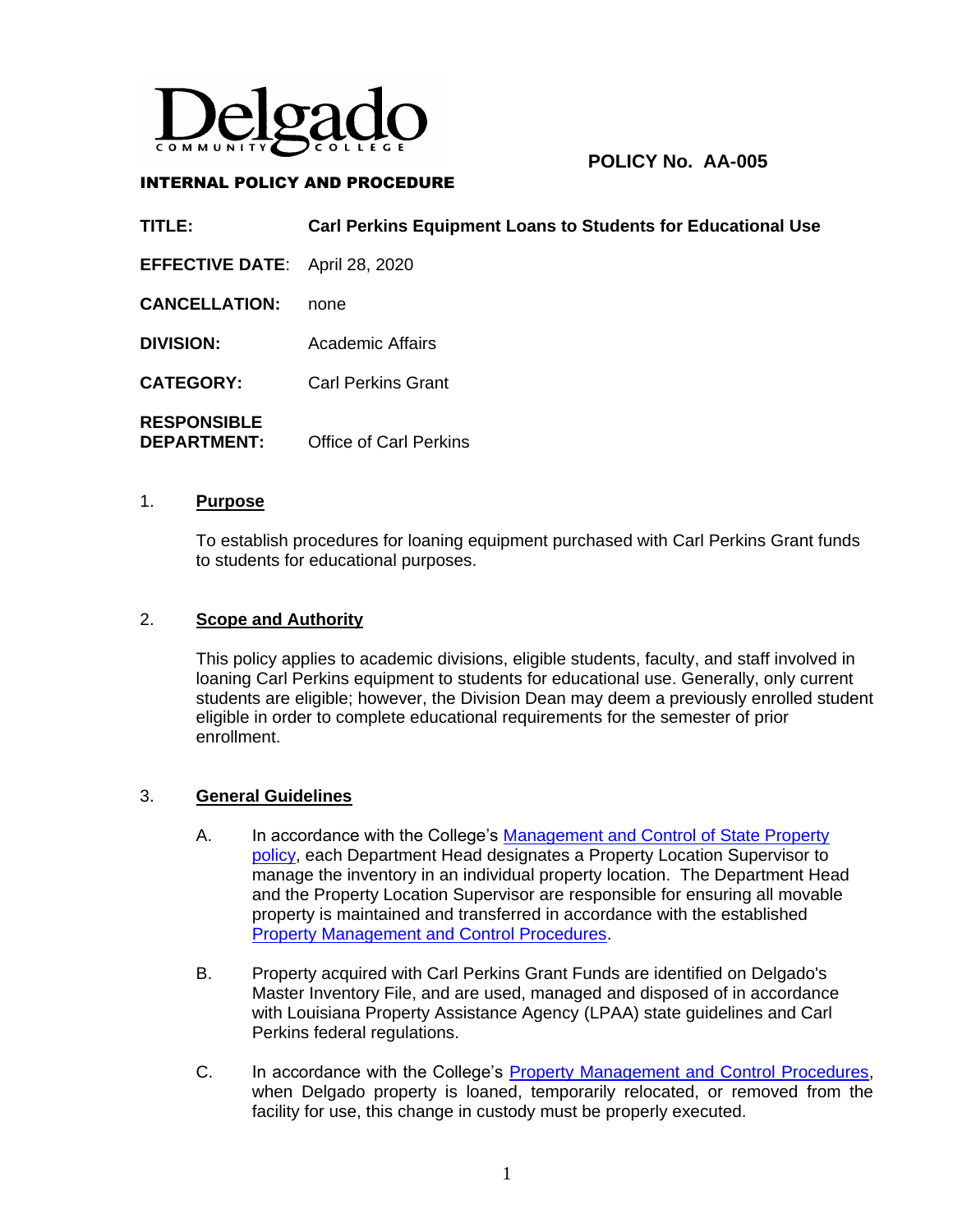## 4. **Procedures for Loaning Carl Perkins Equipment to Students for Educational Use**

- A. While all property in each academic division is the responsibility of the Department Head and the Property Location Supervisor, any loan or transfer of equipment purchased with Carl Perkins funds to students for educational use must also be approved by the academic Division Dean and processed in accordance with the following procedures.
- B. The Department Head and Property Location Supervisor are responsible for ensuring that the student has assumed responsibility for the loaned equipment by ensuring completion of the following forms:
	- (1) All necessary signatures and information must be included on the [Carl Perkins](http://docushare3.dcc.edu/docushare/dsweb/Get/Document-7763)  [Equipment Student Loan Form, Form AA-005/001.](http://docushare3.dcc.edu/docushare/dsweb/Get/Document-7763)
		- This form must describe the specific reasons as to why the equipment is being loaned to the student, the specific courses/coursework for which the equipment is being utilized, a description and value of the equipment, a designated return date, and authorized College employee to accept the returned equipment.
		- Students being loaned equipment must sign the Carl Perkins Equipment Student Loan Form, certifying their responsibility for the full cost of the equipment, which will be charged to the student's account if the equipment is not returned in working order when required by the College.
	- (2) All necessary signatures and information must be included on the Property Control Office's [Custody Receipt-Property Removal Pass, Form 1352/001.](http://docushare3.dcc.edu/docushare/dsweb/Get/Document-3772/1352-001+Custody+Receipt+-+Property+Removal+Pass+11-09.doc)
		- This form must indicate the reasons for loaning the equipment are for the student's educational use and when the equipment is to be returned.
		- All appropriate signatures must be received prior to the College releasing the equipment and the student receiving the equipment.
		- Students being loaned the equipment must have signed authorization from the Division Dean on the Carl Perkins Equipment Student Loan Form, Form AA-005/001 before they are permitted to sign the accompanying Custody Receipt-Removal Pass Form.
	- C. The academic division submits the original of the Carl Perkins Equipment Student Loan Form and attached Custody Receipt-Property Removal Pass to the Property Manager, with a copy to the Carl Perkins Manager, no later than ten (10) calendar days after the change in custody.
	- D. The Division Dean loaning the equipment is responsible for administering an effective follow-up system to ensure equipment is returned promptly after use.
	- E. Upon receipt, the loaned equipment must be returned to the original academic division's inventory for meaningful use in accordance with approved academic programs supported by Carl Perkins grant funds. The Carl Perkins Manager has the authority to redirect the equipment for other meaningful use in accordance with federal regulations.